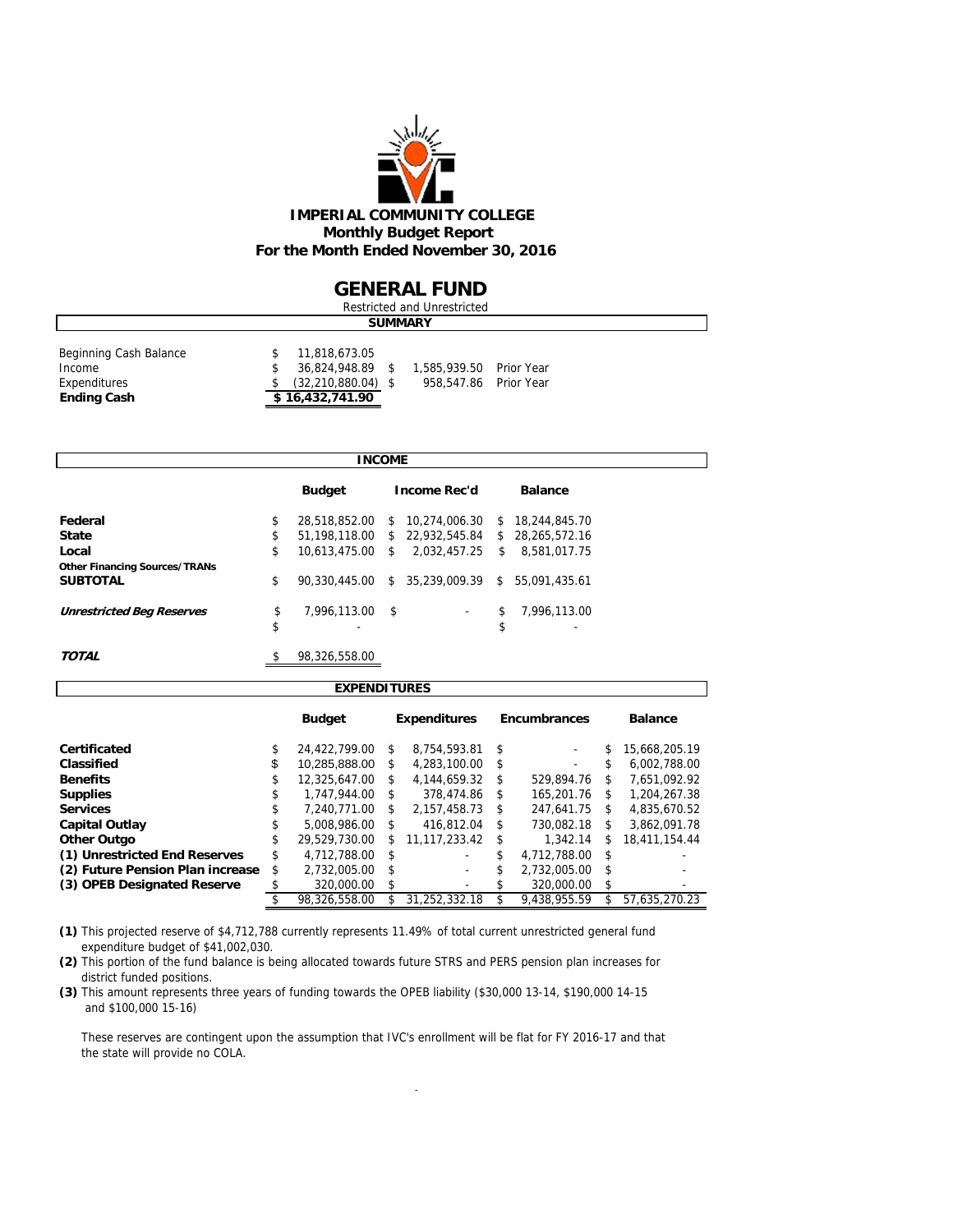

 **IMPERIAL COMMUNITY COLLEGE Monthly Budget Report For the Month Ended November 30, 2016**

### **CHILD DEVELOPMENT FUND**

|                                                                                              |                      | <b>SUMMARY</b>                                              |                      |                                      |                      |                                       |                |                                      |  |  |  |  |  |
|----------------------------------------------------------------------------------------------|----------------------|-------------------------------------------------------------|----------------------|--------------------------------------|----------------------|---------------------------------------|----------------|--------------------------------------|--|--|--|--|--|
| <b>Beginning Cash Balance</b><br>Income<br><b>Expenditures</b><br><b>Ending Cash Balance</b> | \$<br>\$<br>\$<br>\$ | 43,627.21<br>459,215.87<br>$(214, 957.97)$ \$<br>287,885.11 | \$                   | 108,346.57<br>2,640.76               |                      | Prior Year<br>Prior Year              |                |                                      |  |  |  |  |  |
|                                                                                              | <b>INCOME</b>        |                                                             |                      |                                      |                      |                                       |                |                                      |  |  |  |  |  |
| <b>Budget</b><br><b>Income Rec'd</b><br><b>Balance</b>                                       |                      |                                                             |                      |                                      |                      |                                       |                |                                      |  |  |  |  |  |
| Federal<br><b>State</b><br>Local<br><b>SUBTOTAL</b>                                          | \$<br>\$<br>\$<br>\$ | 857,302.00<br>13,913.00<br>871,215.00                       | \$<br>\$<br>\$<br>\$ | 347,359.00<br>3,510.30<br>350,869.30 | \$<br>\$<br>\$<br>\$ | 509,943.00<br>10,402.70<br>520,345.70 |                |                                      |  |  |  |  |  |
| Other Fin Sources (Inter-fund)<br><b>Beginning Balance</b><br><b>TOTAL</b>                   | \$<br>\$             | 101,283.00<br>972,498.00                                    | \$                   |                                      | \$                   | 101,283.00                            |                |                                      |  |  |  |  |  |
|                                                                                              |                      | <b>EXPENDITURES</b>                                         |                      |                                      |                      |                                       |                |                                      |  |  |  |  |  |
|                                                                                              |                      | <b>Budget</b>                                               |                      | <b>Expenditures</b>                  |                      | <b>Encumbrances</b>                   |                | <b>Balance</b>                       |  |  |  |  |  |
|                                                                                              |                      |                                                             |                      |                                      |                      |                                       |                |                                      |  |  |  |  |  |
| Certificated<br>Classified<br><b>Benefits</b>                                                | \$<br>\$<br>\$       | 453,852.00<br>239,546.00                                    | \$<br>\$<br>\$       | 138,431.45<br>71,478.30              | \$<br>\$<br>\$       |                                       | \$<br>\$<br>\$ | 315,420.55<br>168,067.70             |  |  |  |  |  |
| <b>Supplies</b><br><b>Services</b><br><b>Capital Outlay</b>                                  | \$<br>\$<br>\$       | 118,721.00<br>39,196.00<br>18,000.00                        | \$<br>\$<br>\$       | 1,531.23<br>876.23                   | \$<br>\$<br>\$       | 7,491.75                              | \$<br>\$<br>\$ | 109,698.02<br>38,319.77<br>18,000.00 |  |  |  |  |  |
| <b>Other Outgo</b><br>Reserve Balance<br><b>Total Budget</b>                                 | \$<br>\$<br>\$       | 1,900.00<br>101,283.00<br>972,498.00                        | \$<br>\$<br>\$       | 212,317.21                           | \$<br>\$<br>\$       | 7.491.75                              | \$<br>\$<br>\$ | 1,900.00<br>101,283.00<br>752,689.04 |  |  |  |  |  |
|                                                                                              |                      |                                                             |                      |                                      |                      |                                       |                |                                      |  |  |  |  |  |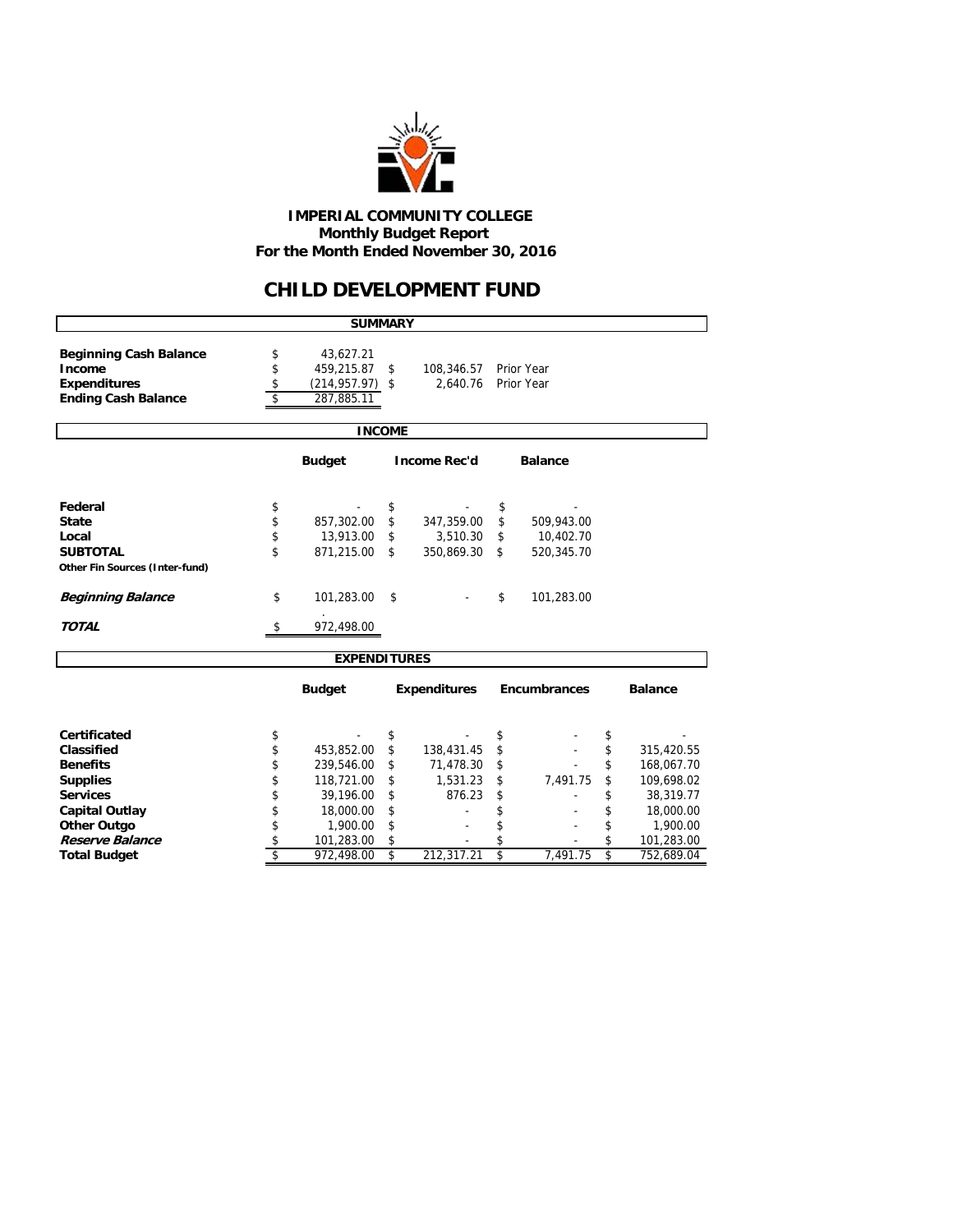

 **Monthly Budget Report For the Month Ended November 30, 2016 IMPERIAL COMMUNITY COLLEGE**

## **CAPITAL PROJECTS FUND (COPs)**

|                                                                                              |                      | <b>SUMMARY</b>                            |                     |                          |                  |
|----------------------------------------------------------------------------------------------|----------------------|-------------------------------------------|---------------------|--------------------------|------------------|
| <b>Beginning Cash Balance</b><br>Income<br><b>Expenditures</b><br><b>Ending Cash Balance</b> | \$<br>\$<br>\$<br>\$ | 350,049.26<br>$1,182.65$ \$<br>351,231.91 | \$<br>597.80<br>÷.  | Prior Year<br>Prior Year |                  |
|                                                                                              |                      | <b>INCOME</b>                             |                     |                          |                  |
|                                                                                              |                      | <b>Budget</b>                             | <b>Income Rec'd</b> | <b>Balance</b>           |                  |
| Federal                                                                                      | \$                   |                                           | \$                  | \$                       |                  |
| <b>State</b>                                                                                 | \$                   |                                           | \$                  | \$                       |                  |
| Local                                                                                        | \$                   | 1,800.00                                  | \$<br>584.85        | \$<br>1,215.15           |                  |
| <b>SUBTOTAL</b>                                                                              | \$                   | 1,800.00                                  | \$<br>584.85        | \$<br>1,215.15           |                  |
| <b>Beginning Balance</b>                                                                     | \$                   | 350,647.00                                | \$                  | \$<br>350,647.00         |                  |
| <b>TOTAL</b>                                                                                 | \$                   | 352,447.00                                |                     |                          |                  |
|                                                                                              |                      | <b>EXPENDITURES</b>                       |                     |                          |                  |
|                                                                                              |                      | <b>Budget</b>                             | <b>Expenditures</b> | <b>Encumbrances</b>      | <b>Balance</b>   |
| Certificated                                                                                 | \$                   |                                           | \$                  | \$                       | \$               |
| Classified                                                                                   | \$                   |                                           | \$                  | \$                       | \$               |
| <b>Benefits</b>                                                                              | \$                   |                                           | \$                  | \$                       | \$               |
| <b>Supplies</b>                                                                              | \$                   |                                           | \$                  | \$                       | \$               |
| <b>Services</b>                                                                              | \$                   |                                           | \$                  | \$                       | \$               |
| <b>Capital Outlay</b>                                                                        | \$                   | 352,447.00                                | \$                  | \$                       | \$<br>352,447.00 |
| <b>Other Outgo</b>                                                                           | \$                   |                                           |                     | \$                       | \$               |
| <b>Total Budget</b>                                                                          | \$                   | 352,447.00                                | \$                  | \$                       | \$<br>352,447.00 |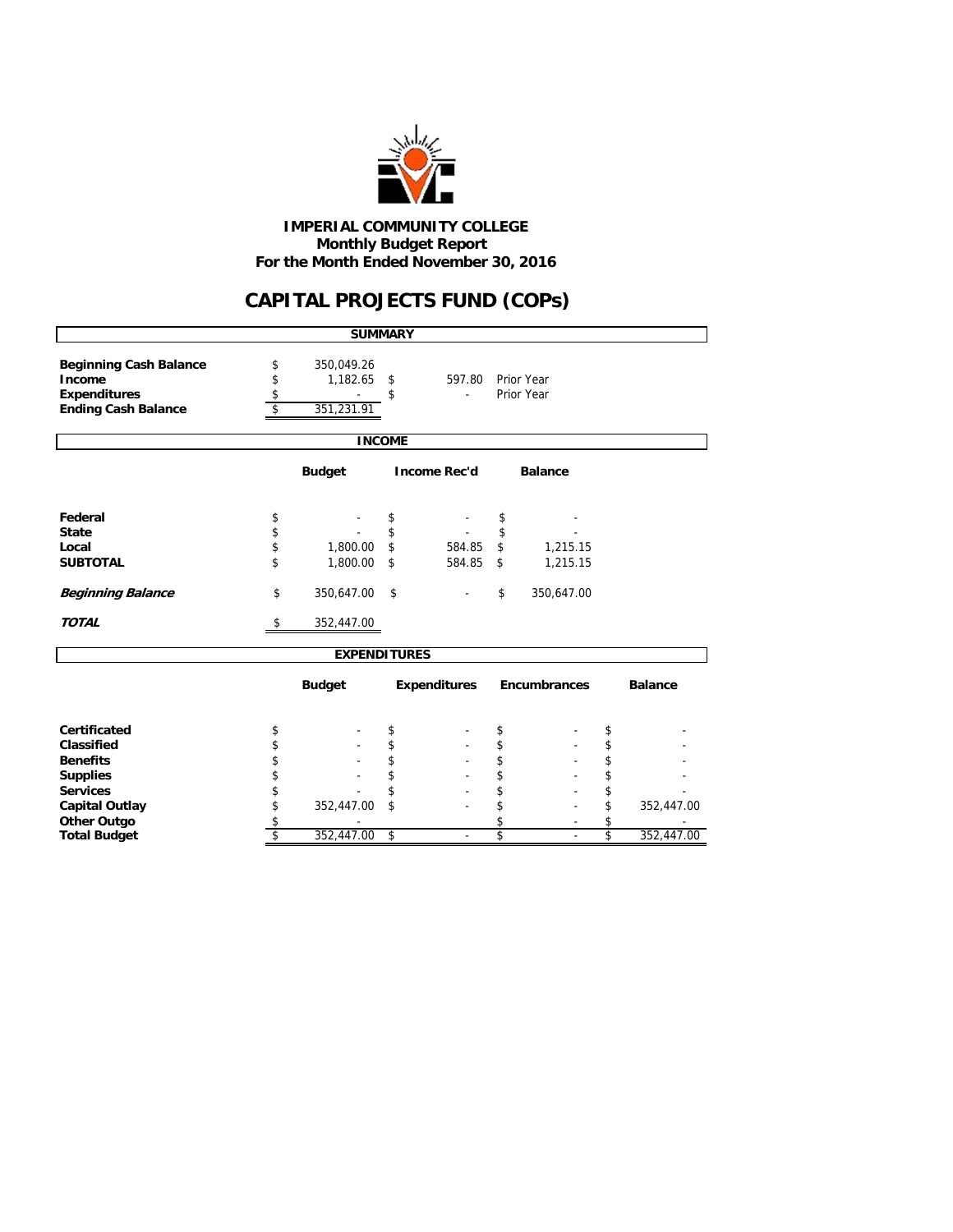

#### **IMPERIAL COMMUNITY COLLEGE Monthly Budget Report For the Month Ended November 30, 2016**

## **IVC BUILDING FUND**

٦

Redevelopment Agencies Restricted Funds

|                                                                                              |                      | <b>SUMMARY</b>                                            |               |                                             |                     |                  |
|----------------------------------------------------------------------------------------------|----------------------|-----------------------------------------------------------|---------------|---------------------------------------------|---------------------|------------------|
| <b>Beginning Cash Balance</b><br>Income<br><b>Expenditures</b><br><b>Ending Cash Balance</b> | \$<br>\$<br>\$<br>\$ | 832,188.27<br>2,704.67<br>$(39, 278.39)$ \$<br>795,614.55 | \$            | 1,346.72 Prior Year<br>15,650.00 Prior Year |                     |                  |
|                                                                                              |                      |                                                           | <b>INCOME</b> |                                             |                     |                  |
|                                                                                              |                      | <b>Budget</b>                                             |               | <b>Income Rec'd</b>                         | <b>Balance</b>      |                  |
| Federal                                                                                      | \$                   |                                                           | \$            |                                             | \$                  |                  |
| <b>State</b>                                                                                 | \$                   |                                                           | \$            |                                             | \$                  |                  |
| Local                                                                                        | \$                   | 300,000.00                                                | \$            | 1,357.95                                    | \$<br>298,642.05    |                  |
| <b>SUBTOTAL</b>                                                                              | \$                   | 300,000.00                                                | \$            | 1,357.95                                    | \$<br>298,642.05    |                  |
| <b>Beginning Balance</b>                                                                     | \$                   | 817,884.00                                                | \$            |                                             | \$<br>817,884.00    |                  |
| <b>TOTAL</b>                                                                                 | \$                   | 1,117,884.00                                              |               |                                             |                     |                  |
|                                                                                              |                      | <b>EXPENDITURES</b>                                       |               |                                             |                     |                  |
|                                                                                              |                      | <b>Budget</b>                                             |               | <b>Expenditures</b>                         | <b>Encumbrances</b> | <b>Balance</b>   |
| <b>Certificated</b>                                                                          | \$                   |                                                           | \$            |                                             | \$                  | \$               |
| Classified                                                                                   | \$                   |                                                           | \$            |                                             | \$                  | \$               |
| <b>Benefits</b>                                                                              | \$                   |                                                           | \$            |                                             | \$                  | \$               |
| <b>Supplies</b>                                                                              | \$                   | 1,000.00                                                  | \$            |                                             | \$                  | \$<br>1,000.00   |
| <b>Services</b>                                                                              | \$                   | 30,000.00                                                 | \$            | 19,350.00                                   | \$<br>7,350.00      | \$<br>3,300.00   |
| <b>Capital Outlay</b>                                                                        | \$                   | 298,000.00                                                | \$            | 4,278.39                                    | \$                  | \$<br>293,721.61 |
| <b>Other Outgo</b>                                                                           | \$                   |                                                           | \$            |                                             | \$                  |                  |
| Reserve Balance                                                                              | \$                   | 788,884.00                                                | \$            |                                             | \$                  | \$<br>788,884.00 |

**Total Budget** \$ 1,117,884.00 \$ 23,628.39 \$ 7,350.00 \$ 1,086,905.61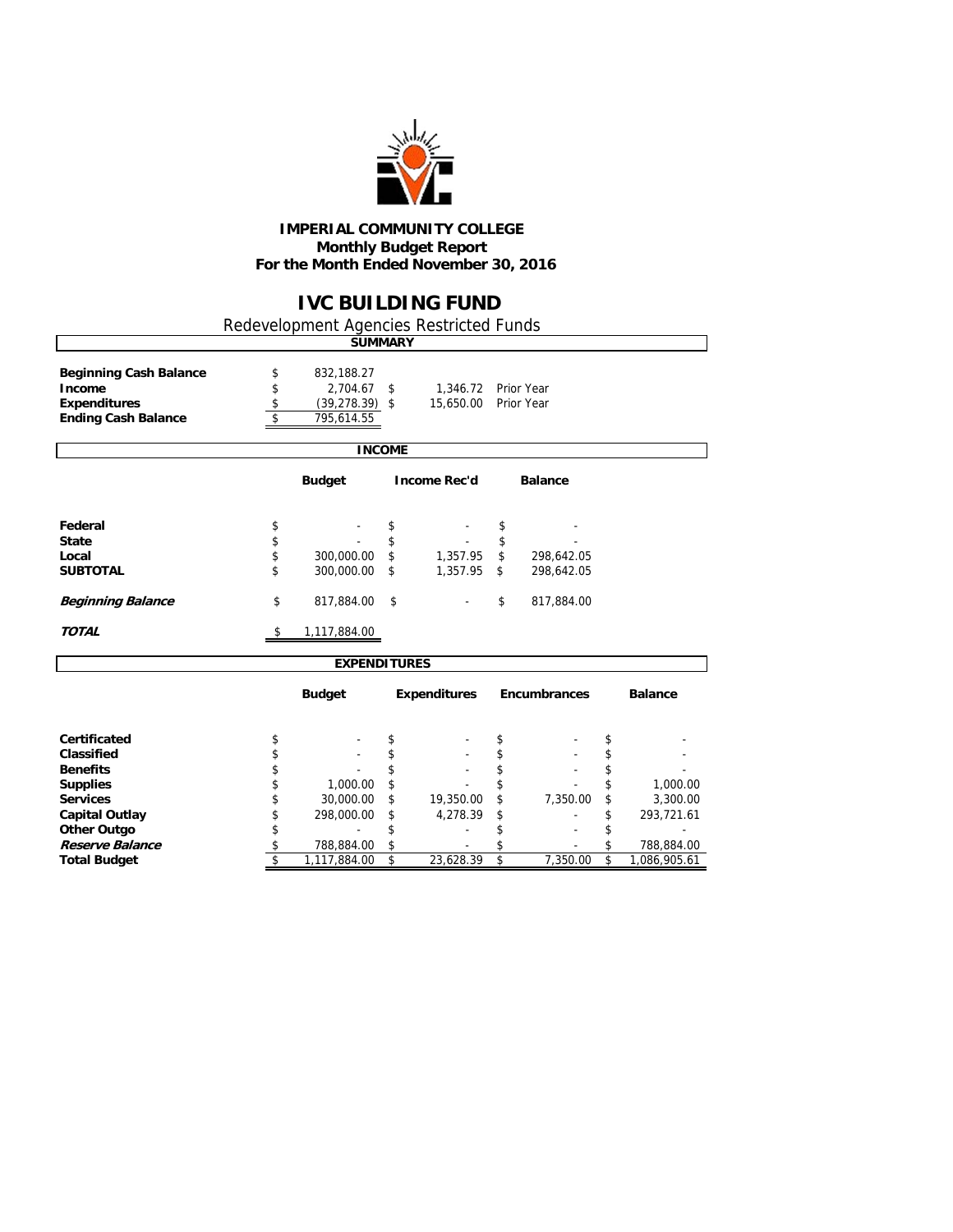

#### **IMPERIAL COMMUNITY COLLEGE Monthly Budget Report For the Month Ended November 30, 2016**

# **IVC SELF-INSURANCE FUND**

|                                                                                              |                |                     | <b>SUMMARY</b> |                     |                 |                     |          |                |  |  |  |  |  |
|----------------------------------------------------------------------------------------------|----------------|---------------------|----------------|---------------------|-----------------|---------------------|----------|----------------|--|--|--|--|--|
| <b>Beginning Cash Balance</b><br>Income<br><b>Expenditures</b><br><b>Ending Cash Balance</b> | \$<br>\$<br>\$ |                     |                |                     |                 |                     |          |                |  |  |  |  |  |
|                                                                                              |                |                     | <b>INCOME</b>  |                     |                 |                     |          |                |  |  |  |  |  |
| <b>Budget</b><br><b>Income Rec'd</b><br><b>Balance</b>                                       |                |                     |                |                     |                 |                     |          |                |  |  |  |  |  |
| Federal                                                                                      | \$             |                     | \$             |                     | \$              |                     |          |                |  |  |  |  |  |
| <b>State</b><br>Local<br><b>SUBTOTAL</b>                                                     | \$<br>\$<br>\$ | 300.00<br>300.00    | \$<br>\$<br>\$ | 88.52<br>88.52      | \$<br>\$<br>\$  | 211.48<br>211.48    |          |                |  |  |  |  |  |
| <b>Beginning Balance</b>                                                                     | \$             | 53,339.00           | \$             |                     | 53,339.00<br>\$ |                     |          |                |  |  |  |  |  |
| <b>TOTAL</b>                                                                                 | \$             | 53,639.00           |                |                     |                 |                     |          |                |  |  |  |  |  |
|                                                                                              |                | <b>EXPENDITURES</b> |                |                     |                 |                     |          |                |  |  |  |  |  |
|                                                                                              |                | <b>Budget</b>       |                | <b>Expenditures</b> |                 | <b>Encumbrances</b> |          | <b>Balance</b> |  |  |  |  |  |
| Certificated                                                                                 | \$             |                     | \$             |                     | \$              |                     | \$       |                |  |  |  |  |  |
| Classified                                                                                   | \$             |                     | \$             |                     | \$              |                     | \$       |                |  |  |  |  |  |
| <b>Benefits</b><br><b>Supplies</b>                                                           | \$<br>\$       |                     | \$<br>\$       |                     | \$<br>\$        |                     | \$<br>\$ |                |  |  |  |  |  |
| <b>Services</b>                                                                              | \$             |                     |                |                     | \$              |                     | \$       |                |  |  |  |  |  |
| <b>Capital Outlay</b>                                                                        | \$             |                     |                |                     | \$              |                     | \$       |                |  |  |  |  |  |
| <b>Other Outgo</b>                                                                           | \$             |                     | \$             |                     | \$              |                     | \$       |                |  |  |  |  |  |
| Reserve Balance                                                                              | \$             | 53,639.00           | \$             |                     | \$              | 53,639.00           | \$       |                |  |  |  |  |  |
| <b>Total Budget</b>                                                                          | \$             | 53,639.00           | \$             | ÷.                  | \$              | 53,639.00           | \$       |                |  |  |  |  |  |